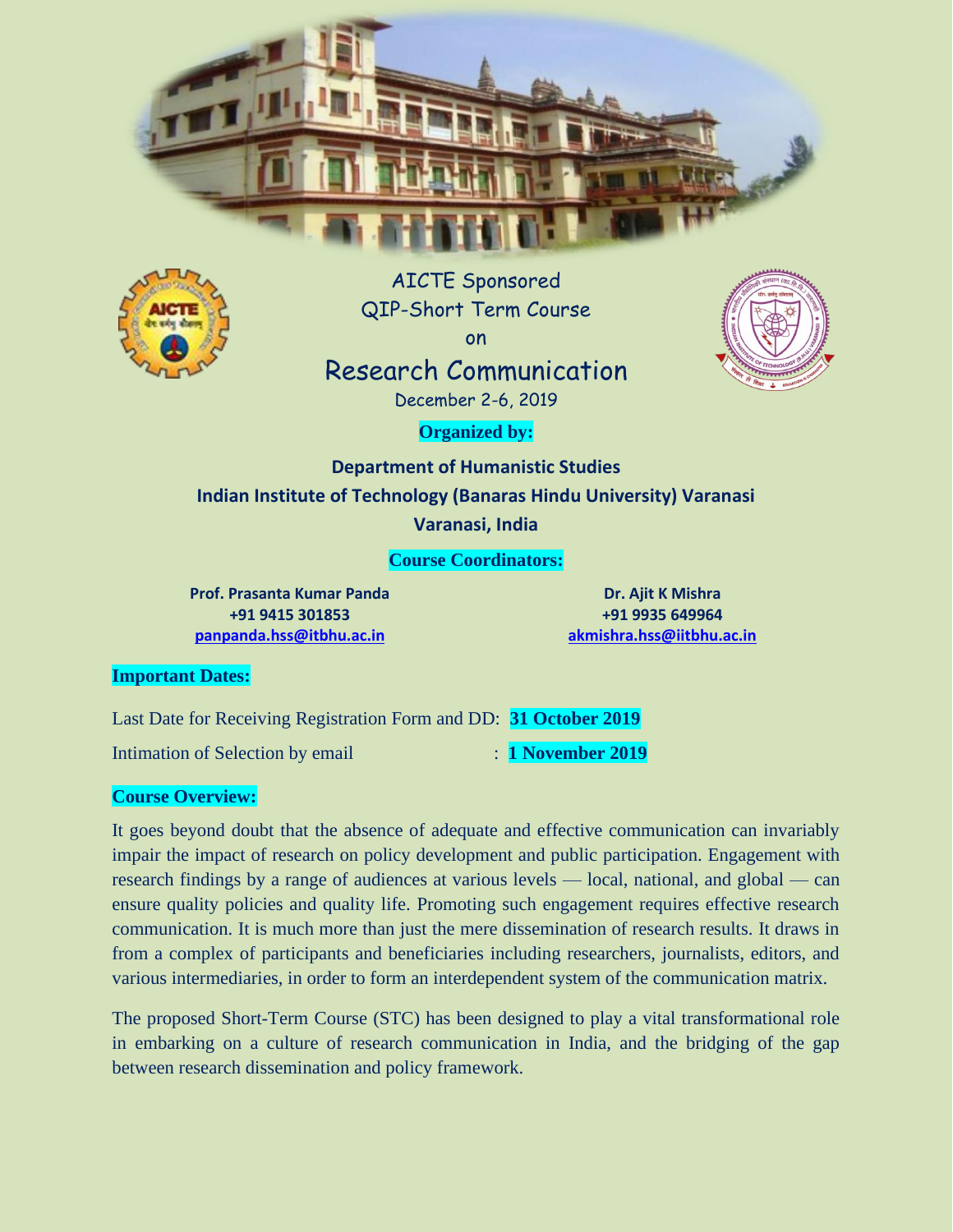#### **Key Areas:**

Communication for Research Uptake, Dissemination of Research, Writing Strategies, Editing Practices, Presentation Tactics

#### **Intake:** 30 (Thirty)

## **Eligibility:**

Faculty members in Science, Engineering, and allied disciplines in AICTE approved colleges/institutes are eligible to apply for the course.

### **Application Procedure:**

#### **There is no registration fee for the course.**

Step I: Print the **Registration Form** appended to this brochure, and complete it in all respects.

- Step II: Get a **Demand Draft for ₹ 2000** (**which shall be returned on the last day of the course**) drawn in favor of "**Registrar, IIT (BHU), Varanasi**" as a **caution deposit**  towards the confirmation of your participation. Applicants who fail to participate in the course shall **forfeit the caution deposit**.
- Step III: Send the duly completed Registration Form, and the DD for ₹ 2000 by **Speed Post/Courier** to the following address:

Ajit K Mishra Department of Humanistic Studies Indian Institute of Technology (BHU) Varanasi Varanasi-221005, India +91 9935 649964

**Simultaneously, send the scanned copy** of the duly completed Registration Form, the DD for ₹ 2000, and the Speed Post/Courier Receipt to **[akmishra.hss@iitbhu.ac.in](mailto:akmishra.hss@iitbhu.ac.in)** to confirm your participation.

#### **Note:**

The maximum intake for the course is **30 (Thirty)**, and the participants will be selected on a **first come-first served** basis. The applicants are, therefore, advised not to wait until the last day to apply. They are also advised to check for the availability of seats by calling on **+91 9935 649964** before sending their documents.

#### **Certification:**

Certificate of participation will be issued to participants only after they successfully complete the course.

#### **Board and Lodging:**

Board and lodging on twin-sharing basis shall be provided on the campus for no extra charge to such outstation participants who request for the same at the time of application.

## **Travel Support:**

Participants from AICTE approved colleges/institutes will be eligible for to and fro III AC railway fare via the shortest route from their place of work to Varanasi on production of relevant documents. Only those candidates who attend the course in full will be eligible for TA.